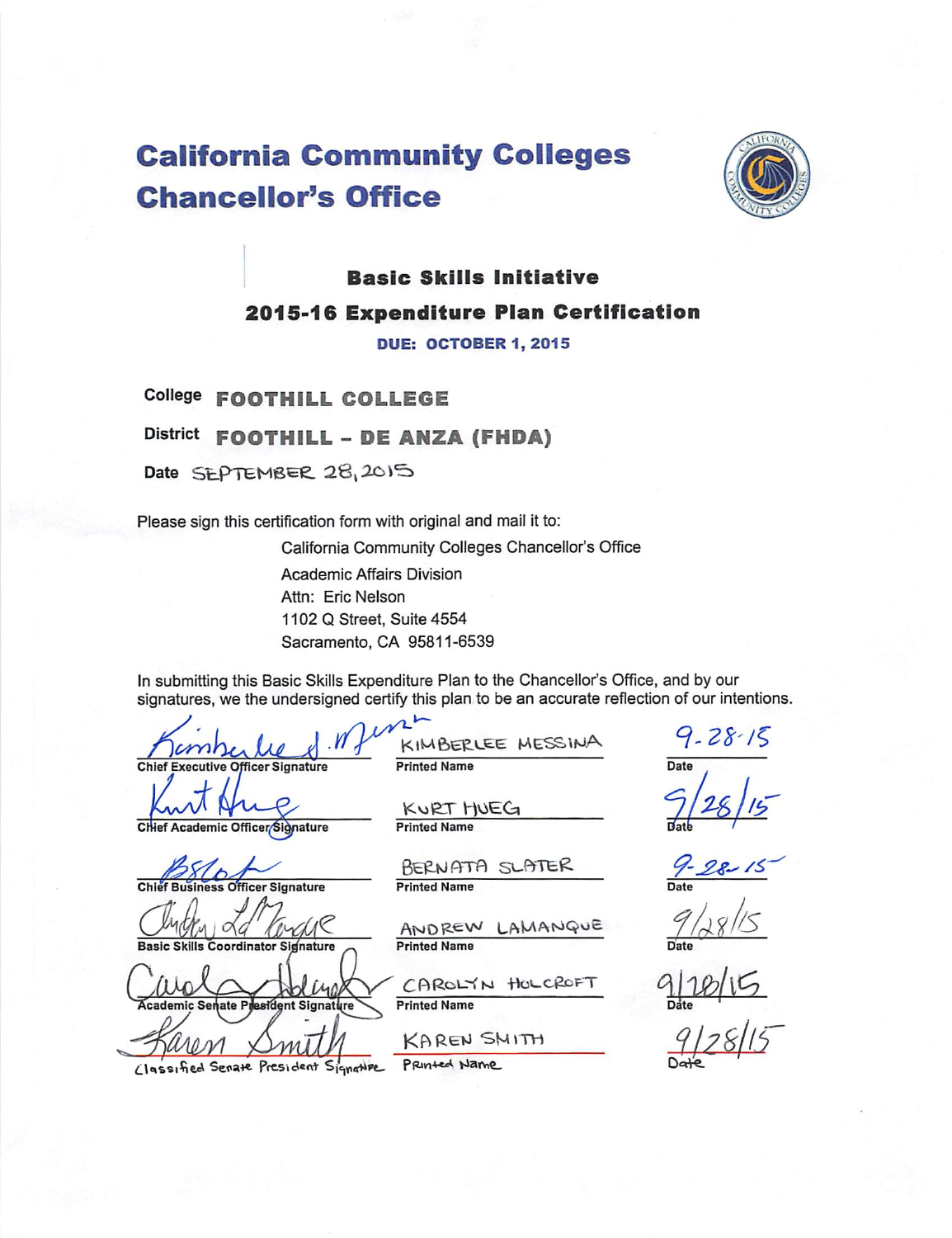## **ESL/Basic Skills 2015-16 Online Submission Expenditure Plan Form**

## **1. California Community Colleges 2015-16 ESL/Basic Skills Initiative Program**

#### **1. Enter Today's Date**

09/29/2015

### **2. Basic Skills Coordinator Contact Information**

**2. Please fill out the form below to update the college's Basic Skills coordinator.**

**First Name**

Andrew

**Name**

LaManque

**Title**

Associate Vice President of Instruction

#### **District**

Foothill - De Anza (FHDA)

**College**

Foothill College

**Email Address**

lamanqueandrew@foothill.edu

#### **Phone Number**

650-949-7179

**Fax Number**

**Mobile Phone**

650-949-7179

**3. How do you prefer to be contacted?**

Email

**3. The California Community Colleges 2015-16 ESL/Basic Skills Initiative Plan Instructions**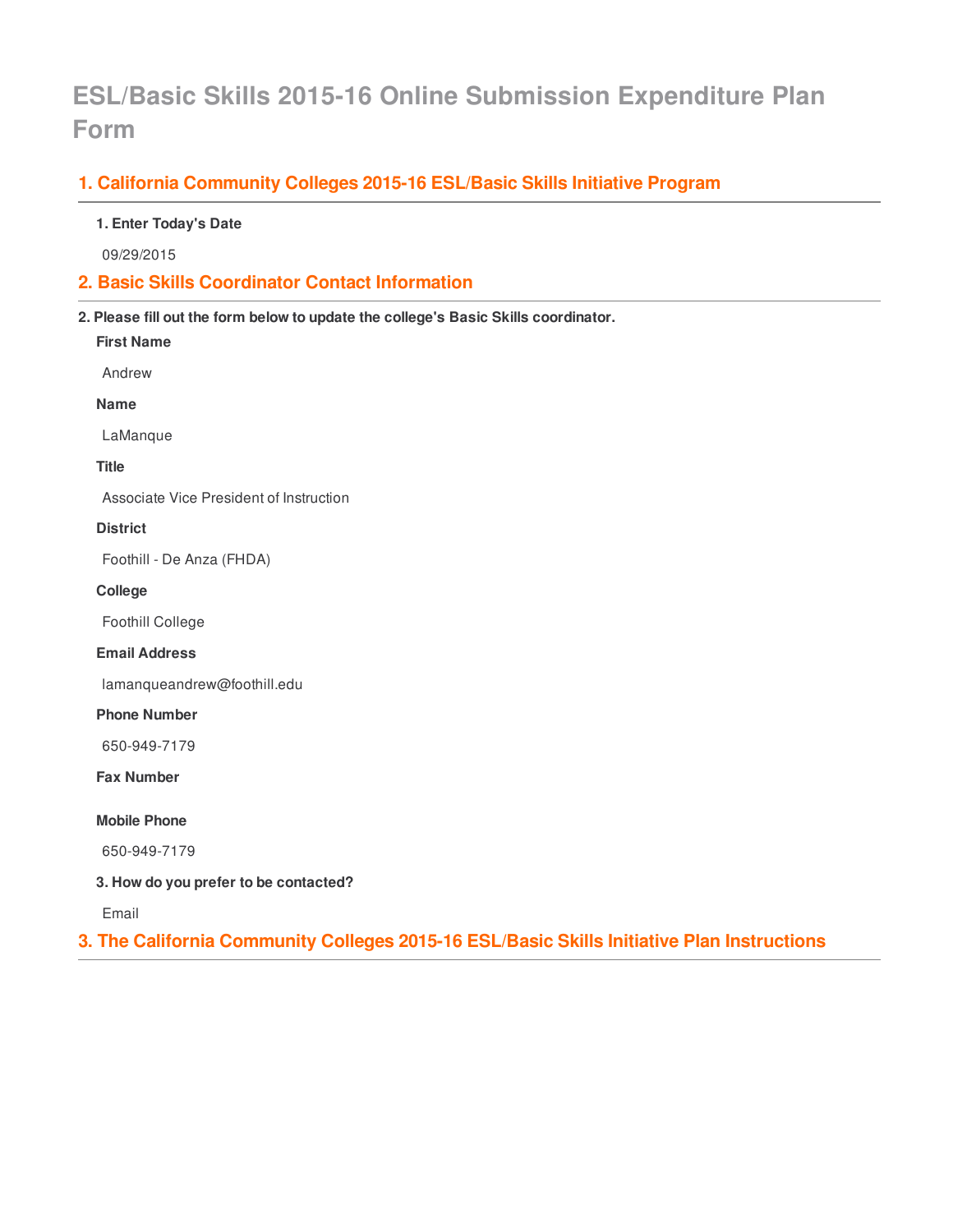**Submission Deadline: October 1, 2015**

**Below are the instructions for submission of your 2015-2016 Basic Skills Allocation Goals/Action Plan and Expenditure Plan. All documents must be submitted in this online form on or before October 1, 2015.**

You will complete this information online. You should have access to a word and PDF versions of this form. It is recommended that you gather the required information first using these versions as guides. This will facilitate an **easier process of completing the online form.**

#### **INSTRUCTIONS**

1. Please provide succinct narrative in text boxes. Please do not attach additional pages. There are no maximum **words or characters for the narrative responses.**

**2. Please ensure each item is completed.**

- **3. Please follow the instructions on page 1 regarding how to submit signatures.**
- **4. Please mail the completed certification form to Eric L. Nelson, Ph.D., enelson@cccco.edu.**
- **5. Please do not print the online 2015-16 BSI Expenditure Plan and send to the Chancellor's Office.**

Contact: If you have any questions regarding program expenditures or the submission of the online form, please **send your questions to basicskills@cccco.edu.**

#### **4. Basic Skills Program for 2015-16 narrative response.**

#### **Respond to the following 5 questions:**

#### **What specific steps is your college taking to institutionalize your basic skills funded programs and projects?**

Foothill College continues to move forward with efforts to institutionalize current and planned programs and projects, including Math Summer Bridge, the STEM Foundations Lab, English Summer Bridge, Embedded Tutoring, webbased reading/writing modules, and vocational ESL assessment.

Math Summer Bridge: The Math Summer Bridge program serves students new to Foothill College who test into basic skills math courses. Participants take an intensive two-week math workshop in the summer to help build foundational skills with the goal of placing students into higher math courses prior to the start of the academic year. It has expanded over the years (since its inception in Summer 2012) and remains a standing program within the yearly planning cycle for the Basic Skills Workgroup. The program continues to feature non-credit courses taught by faculty with salaries not dependent upon basic skills funding.

Math Foundations Lab: The STEM Success Center is a tutorial space where students can come to receive one-onone tutoring for all disciplines in science, technology, engineering and mathematics (STEM). To address the needs of students in basic skills math courses, we have created a separate Foundations Lab where instructors passionate about helping students in basic skills math courses are stationed. In order to utilize this resource, students are required to log in with their Student IDs in order for the College to track student usage and report participation hours to receive state apportionment (through non-credit). This funding helps to support the supplemental instructors (tutors) as well as a STEM Center Director, with the aim of being financially self-sustaining.

English Summer Bridge: Building off of the success of the Math Summer Bridge, the English Summer Bridge aims to reduce the number of developmental courses students need to take to reach their academic goals as well as be more successful in their English courses and any other courses requiring critical reading, writing, thinking, and communication skills. The goals of the program include increasing college readiness, strengthening support for entering students, incentivizing successful student behaviors, aligning course offerings to meet student needs, and improving the education of basic skills students. The English Summer Bridge also provides supplemental instructional opportunities through the Teaching and Learning Center (TLC) and Embedded Tutoring. Those involved in the program are encouraging the creation of a new official Summer Bridge course after reflecting on the pilot program in Summer 2015.

Embedded Tutoring: Embedded Tutoring continues to steadily grow on campus. In order to increase the successful utilization of Embedded Tutoring across instructional departments, professional development has been a primary focus, particularly training on modifying pedagogy to best utilize the tutors and strategic targeting of struggling students. Two faculty members received training from UMKC's International Center for Supplemental Instruction and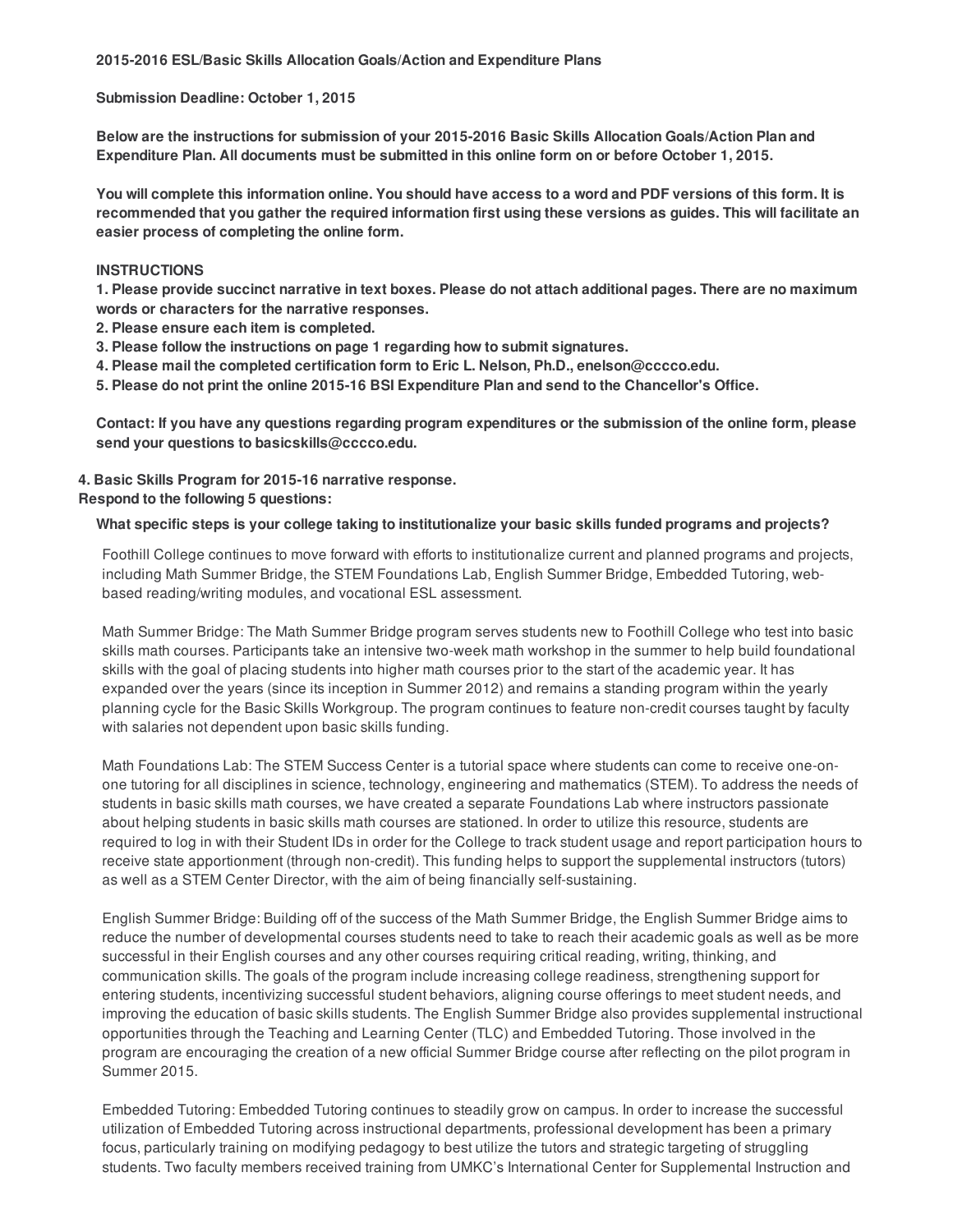serve as a contact point for the faculty (including those teaching basic skill courses) who incorporate Embedded Tutoring. In addition, former students who have been successful in courses with a large population of basic skills students often return to act as a source of academic support for students currently enrolled in the class. These embedded tutors help provide additional support as well as act as potential role models to students. Funding is currently provided through Basic Skills and the College is actively seeking a permanent funding source.

Reading/Writing Modules: The research and development of web-based reading and writing informational modules is focused on assisting Foothill College students who may have gaps in their preparedness for online learning as well as online students who have less access to visit the physical campus and seek help. Once developed, these modules will be highly promoted in the TLC and through the Embedded Tutoring program. The faculty members involved in the project have already completed a needs assessment and are moving into the next phase, which involves alignment of Foothill College's needs/best practices with established research, online pedagogy, and teaching/learning theory. Once aligned, the online resource modules will be created and immediately made available to faculty, students, and embedded tutors.

Vocational ESL: The research and needs assessment conducted for Vocational ESL (VESL) for industries in the College's service area aimed to serve students by identifying employer expectations (and student needs) regarding general language skills in food service throughout the technology sector. The result of the research was the development of three new courses – two are designed to meet the vocational ESL needs of food workers and the third course is designed to teach job –searching English to non-native speakers. The courses are now in the course approval process – if approved, it is proposed to offer these courses as non-credit.

Calculators: A supply of graphing calculators was purchased to support students in algebra and statistics courses. We use the process of borrowing the calculator as an opportunity to discuss the availability of tutorial services with the students. The calculators are loaned to students and are returned by students at the end of the quarter with a very low attrition rate. Replacements, as needed, can by funded by student charges for loss and damage and by general funds.

Accelerated Pathway Guidebook: This guidebook is intended for English faculty members who are currently teaching or are interested in teaching in the English 1S/T pathway. The sample syllabi, assignments, essay prompts, grading rubrics and learning activities for English 1S/T and English 242A/B provide examples of how faculty have approached the "stretch" model and integrated reading and writing emphasis of the pathway. All samples reflect the various ways that faculty can address the course outline requisites in order to meet the Student Learning Outcomes for each course and better assist students placed at below freshman-level composition reading and writing.

First-Year Experience (FYE): The First-Year Experience is a 1-year learning community that provides first-year, firstgeneration students with the resources and support they need to successfully transition to college and succeed beyond their first year.

Research & Support: The College Researcher has also assisted with research, data analysis, and assessment of success measures for many of the projects. Tracking of funding by the Office of Instruction has also kept project leads up-to-date with spending and progress towards goals.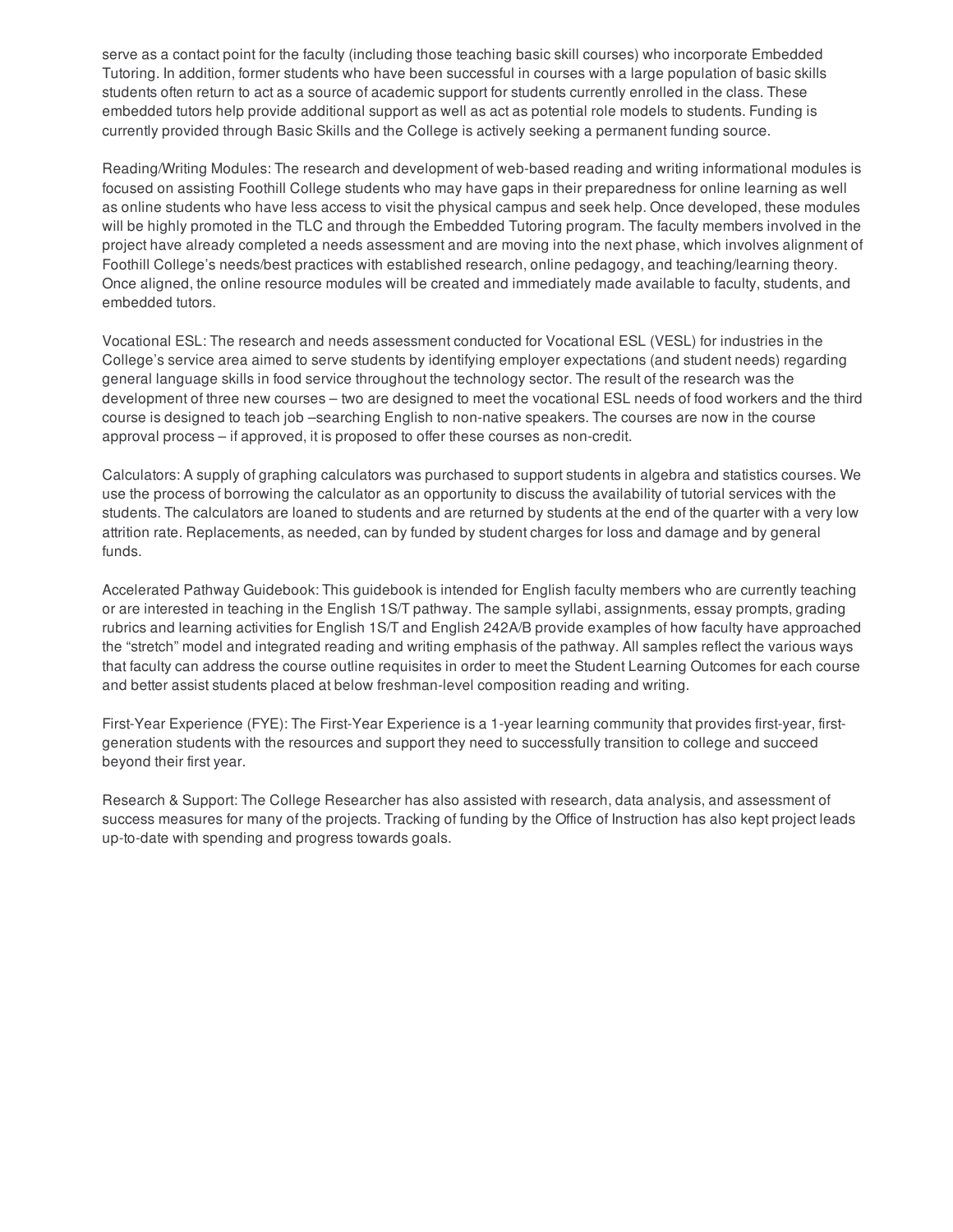#### **What are the obstacles to doing so?**

Embedded Tutoring: One of the obstacles that Foothill College faces with the Embedded Tutoring program is how to expand beyond targeted students in Basic Skills courses and maintain the program, considering the Basic Skills funding restriction. As of this moment, no permanent funding source exists to maintain Embedded Tutoring outside the context of Basic Skills.

Reading/Writing Modules: An obstacle to the implementation of the web-based reading/writing modules will be actually getting faculty, students, and tutors to frequently and/or effectively access the informational material and incorporate it into the classroom.

English Summer Bridge: There is a disparity between having students in the program enroll in CNSL 5, which is a credit course they must pay for, while also enrolling in a non-credit Language Arts course, which is free. This may affect program accessibility for some students.

Vocational ESL: An obstacle to the implementation of Vocational ESL (VESL) courses is the course approval process, which takes times and involves a number of steps. This may make it difficult to know when the courses will actually be offered and there may be other obstacles involved in maintaining the course once they have been approved (e.g. outreach to the community the courses are intended to benefit).

Collaboration: A few obstacles to successful collaboration between Basic Skills, Student Equity, and SSSP include differing time constraints (in allocating funds and reporting deadlines) as well as varying expectations and measures of success across the different initiatives.

What projects and programs have you been able to successfully expand from a small program to a larger and **more comprehensive program within your college? (Please list the projects/programs)**

(a) Math Summer Bridge

- (b) English Summer Bridge
- (c) STEM Success Center [Foundations Lab]

#### **How were you able to successfully accomplish the process of expanding or " scaling up" these successful projects and programs? (Please provide descriptions for each project/program).**

Math Summer Bridge: The Math Summer Bridge Program has grown over the past years to include more students and meet the ever-increasing demand for basic skills math courses (75 students in 2013, 127 in 2014, 132 in 2015). Growth has been possible thanks to state apportionment as well funding from the Basic Skills Initiative.

English Summer Bridge: The Summer Bridge Program has expanded to offer an English component to assist students with below college-readiness skills.

STEM Success Center: The STEM Success Center has experienced an extreme amount of growth over the past two years (~154%+ increase in student usage). This has been possible due to the apportionment-funded STEM Center Director position and supplemental instructors. The Center currently employs over 50 supplemental instructors and has expanded in physical space, growing from two large classrooms (in 2012) into 7 classrooms equipped with computer labs, quiet study space, and tutoring space. There is currently a private fundraising initiative to build a larger space to meet student demand.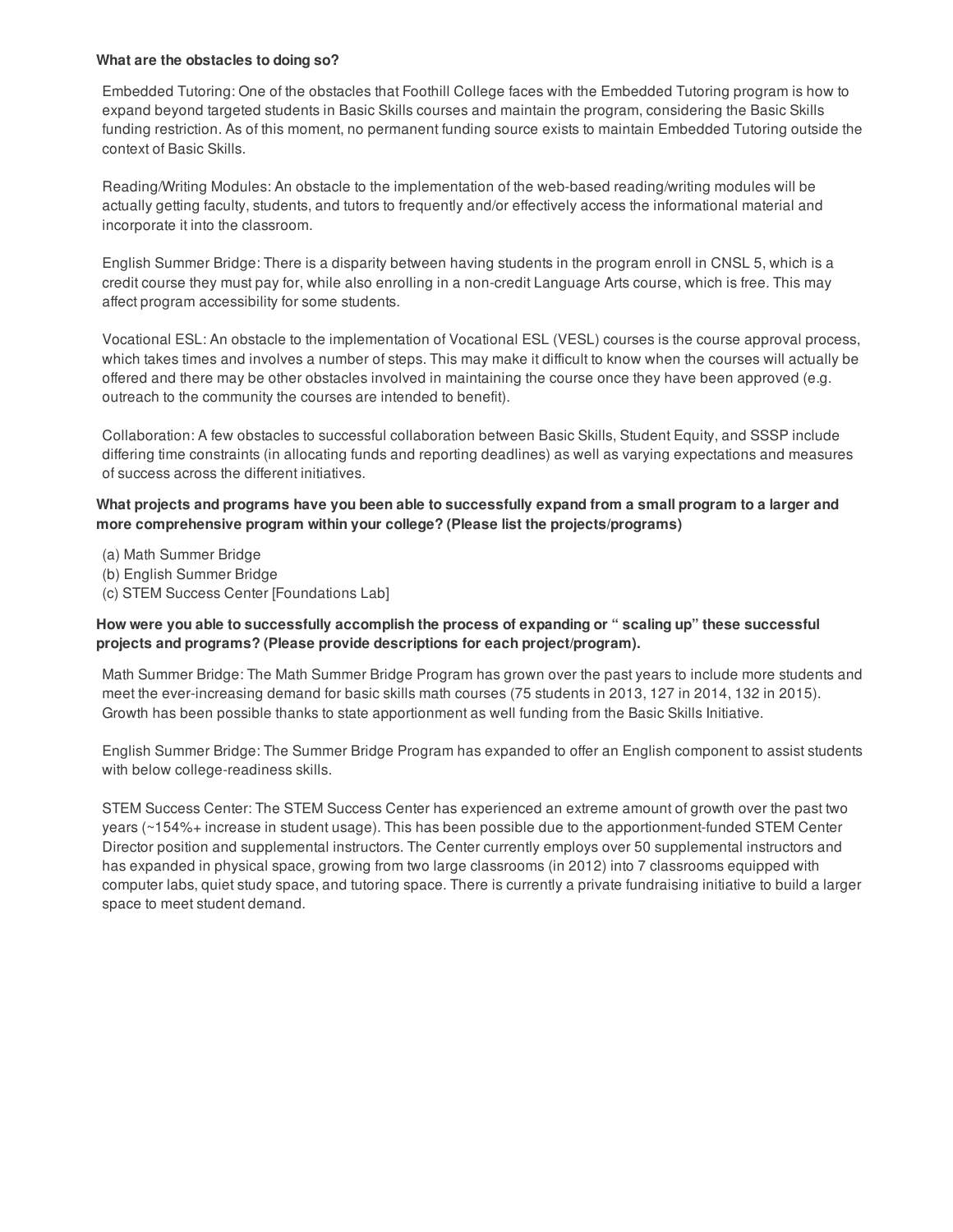#### **How are you integrating your basic skills efforts with your college's SSSP plans?**

During the 2014-2015 academic year, SSSP provided funding to pilot an Early Alert Program that encompassed math basic skills courses. This involved faculty alerting an Early Alert Coordinator that a struggling student may need invention, ranging from academic tutoring, financial aid assistance, psychological services, or disability services.

The Vocational ESL project was conceived from a desire to find out what the College could do to help improve the quality of life of low-wage workers that speak English as their second language in our service area and improve that group's economic mobility. The courses' curricula focuses on necessary everyday English and on-the-job English. The project meets several areas of focus from the College's SSSP plan: (1) increase college and career readiness, (2) align course offers to meet student needs (3) improve education of basic skills students, and (4) revitalize and reenvision professional development.

During Summer 2015, a Student Success Collaborative (http://www.foothill.edu/president/studentsuccess.php) was formed to discuss (1) creation and implementation of a comprehensive early alert program, (2) development, implementation, and coordination of a mentoring program, and (3) targeted professional development. The discussions led to the creation of a Student Success & Retention Team, bringing in new resources coupled with existing personnel on campus to focus on assisting at-risk/struggling students.

Additionally, the Basic Skills workgroup scheduled regular meetings with the SSSP workgroup, as well as the Equity Workgroup, to coordinate quarterly collaborative efforts such as mentoring and faculty professional development.

#### **How are you integrating your basic skills efforts with your college's Student Equity plans?**

Foothill College's basic skills efforts integrate with the Student Equity plans in many ways, particularly in how the basic skills initiatives target underrepresented students. Program planning in the Basic Skills Workgroup works to align itself with the strategic planning made in the Student Equity Workgroup, which is aimed at increasing course completion rates for targeted student populations. Through collaborative meetings between the Basic Skills Workgroup and Equity Workgroup (along with SSSP Workgroup), the College has focused efforts on three areas which do impact basic skills students greatly: mentoring, faculty professional development, and Early Alert.

By providing a structured mentoring program, this will add to the "high-touch" philosophy of assisting struggling students in Basic Skills. Faculty professional development helps to train instructors on how to best support students with particular needs with Early Alert providing another mechanism for targeted intervention.

The Vocational ESL courses strive to reach and help often underserved communities and give them tools to improve their lives.

#### **4. Basic Skills / English as a Second Language Expenditure Plan**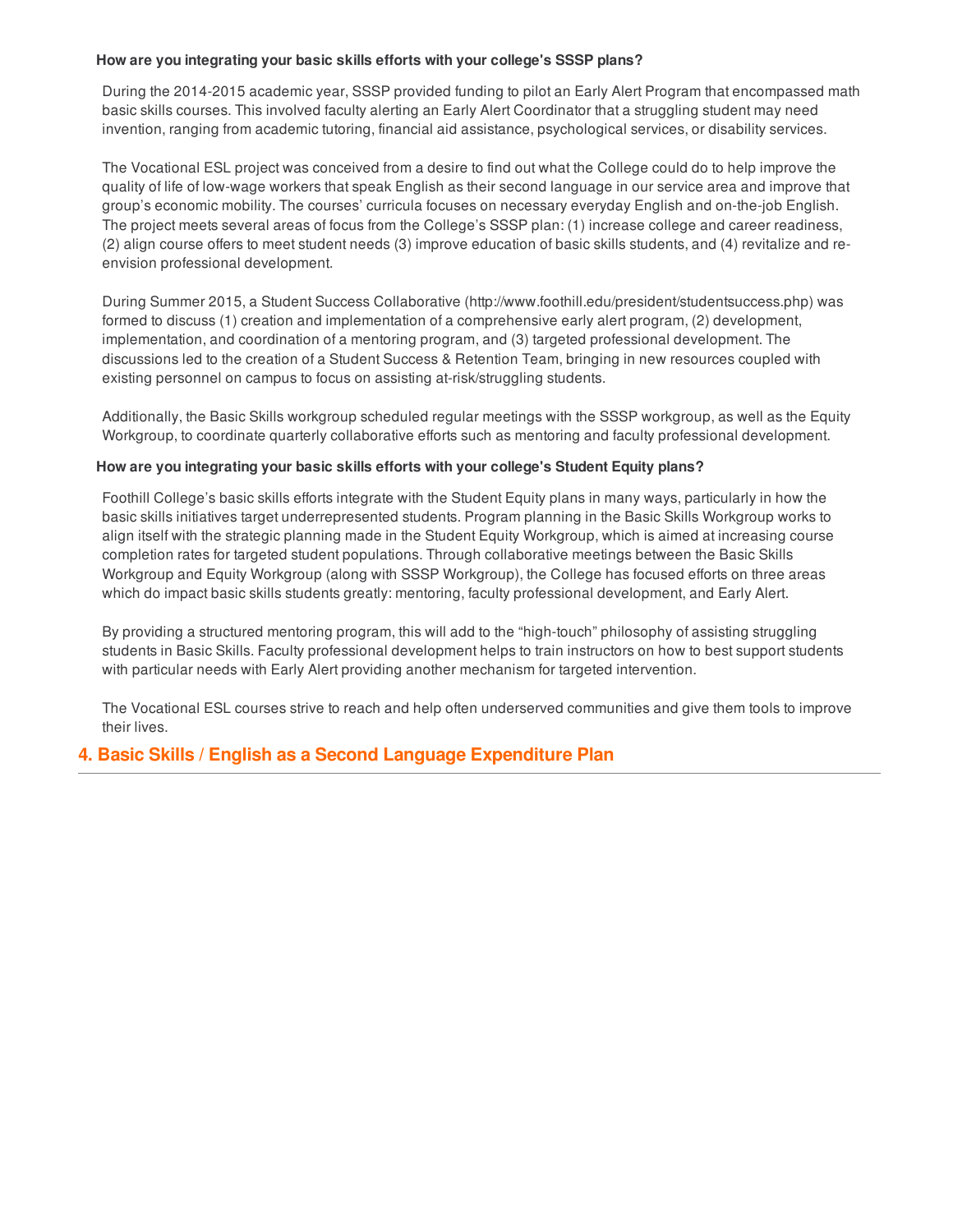**Data Analysis using the Basic Skills Cohort Progress Tracking Tool**

In preparation for answering question #5 below, you need to access the Basic Skills Cohort Progress Tracking **Tool on the Chancellor's Office website (http://datamart.cccco.edu/Outcomes/BasicSkills\_Cohort\_Tracker.aspx ).**

Directions for use of the tool are provided through the Tracking Tool web page, and 3CSN provides an **introduction to the Tracking Tool at http://3csn.org/basic-skills-cohort-tracking-tool/.**

In addition to the above written instructions the Academic Affairs Division has prepared a YouTube video to **describe how to use the Basic Skills Progress Tracker. The video is located at the following link. https://www.youtube.com/watch?v=opNNhIizi1o. The video is closed captioned for disabled hearing access.**

**Explore the progression of cohorts of students through your basic skills/ESL courses into transferable coursework. In addition to class cohorts, disaggregate your data by gender, age, ethnicity, and other** characteristics. As you explore the data related to the progress of these cohorts, identify data that raise concerns or questions that you, as a college, clearly need to explore further or seek to address. For example, after determining that a certain percentage of students have progressed from point X to point Y, you might **consider whether this represents acceptable progress and explain why or why not.**

**This requires a statistical calculation between cohort years. The Academic Affairs Division has prepared an** Excel Spreadsheet that will automatically calculate the statistical differences based on the data derived from the **Basic Skills Progress Tracker Tool. The calculation tool is located at the following URL . https://sites.google.com/site/ccccoipsu/Question\_5\_worksheet%28for\_release%29.xlsx?attredirects=0&d=1 The Academic Affairs Division has also produced an instructional YouTube video on how to use the Excel** spreadsheet to do the calculations for the Basic Skills data. You can access that You Tube video by following this **link: https://www.youtube.com/watch?v=n7Dx8yAqfbM**

You may also choose to use data gathered through local efforts in addition to the Basic Skills Cohort Progress **Tracking Tool.**

5. To what extent did your college's basic skills program demonstrate more progress in 2013-2015 than in 2011-2013?

#### Explain your answer for each discipline of English, ESL and mathematics separately. Include quantitative results in the **narrative.**

#### **English-Writing Discipline**

Success rates of basic skills students in English Writing courses did not significantly increase from 2011-13 (71.04%) to 2013-15 (71.86%). Only a minimal increase (

#### **English-Reading Discipline**

Insufficient data exists to conduct an analysis of the success rates of basic skills students in English Reading courses. Only 11 students were tracked in 2011-13 (with 100% cohort success rate). No students were tracked in 2013-15.

#### **Mathematics-Discipline**

Success rates of basic skills students in Mathematics courses significantly increased from 2011-13 (52.10%) to 2013- 15 (60.81%). Sizable increases across several specific ethnic groups were noted: White (75% to 92%), Hispanic/Latino (50% to 69%), and African American (50% to 100%).

#### **ESL-Integrated Discipline**

Success rates of basic skills students in ESL-Integrated courses significantly increased from 2011-13 (88.78%) to 2013-15 (100%).

#### **ESL Writing-Discipline**

Success rates of basic skills students in ESL-Writing courses did not significantly increase from 2011-13 (62.71%) to 2013-15 (60.36%). A minor (~2.5%) decrease was actually calculated.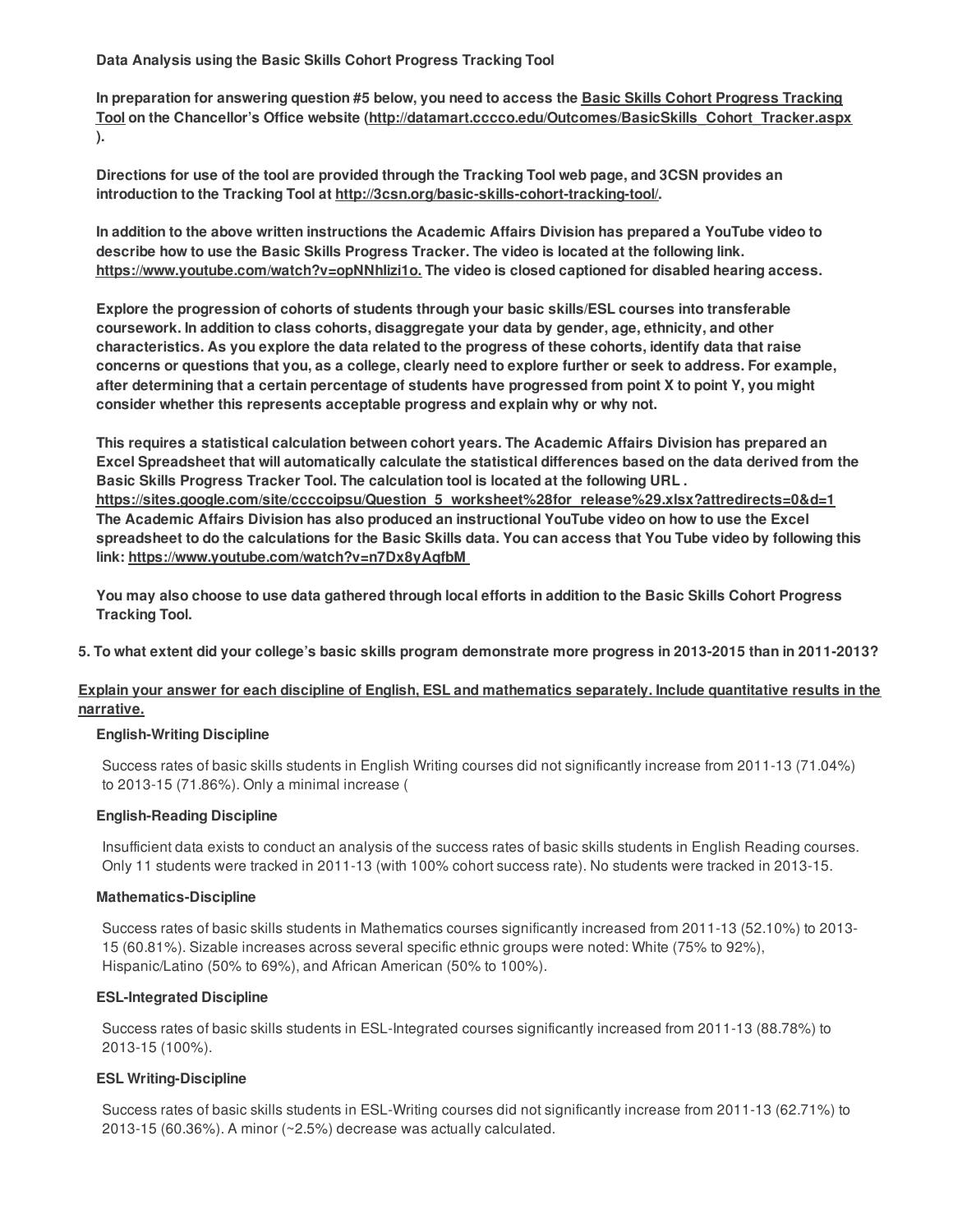#### **ESL Reading-Discipline**

Success rates of basic skills students in ESL-Reading courses did not significantly increase from 2011-13 (83.93%) to 2013-15 (81.45%). A minor (~2.5%) decrease was actually calculated.

Please use this space to upload files that contain charts or graphs for the narrative response for question #5.

#### [FH\\_BSI\\_Report\\_Question5.pdf](http://surveygizmoresponseuploads.s3.amazonaws.com/fileuploads/33727/2044455/243-25566ff9b561f5f6f98dde74b3b9635a_FH_BSI_Report_Question5.pdf)

6. Did your college use any noncredit courses for basic skills and/or ESL improvement during 2011-13 and 2013-15?

If you answer yes to this question, please indicate the areas below and indicate how you tracked your cohort data for the areas and if there was demonstrated improvement. Explain your answer for each discipline of English, ESL and **mathematics separately. Include quantitative results in the narrative.**

If you did not use any noncredit courses for the specified area please enter "Did not use any noncredit courses for **this area)**

**Used noncredit courses for ESL or basic skills improvement.**

Yes

**English-Writing Discipline**

N/A

**English-Reading Discipline**

N/A

#### **Mathematics-Discipline**

Enrollment was tracked for the NCBS 401A/B courses offered from 2011-12 to 2014-15. Cohort enrollment was as follows: 2011-12 (86 students), 2012-13 (107 students), 2013-14 (88 students), 2014-15 (44 students).

#### **ESL-Integrated Discipline**

Foothill College does offer non-credit English as a Second Language courses, but they are not classified as integrated, reading, or writing. All non-credit ESL (NCEL) courses feature reading and writing in the curriculum. Cohort enrollment data is only available for 2013-14 and 2014-15. Cohort enrollment in each course is as follows, 2013-14 and 2014-15 respectively: NCEL 411 (136, 53), NCEL 412 (119, 56), NCEL 413 (77, 70), NCEL 421 (81, 79), NCEL 422 (75, 103), NCEL 423 (51, 96)

#### **ESL Writing-Discipline**

N/A (See ESL-Integrated Discipline)

#### **ESL Reading-Discipline**

N/A (See ESL-Integrated Discipline)

Copy of Please use this space to upload files that contain charts or graphs for the narrative response for **question #6.**

### **5. Long-Term Goals (5 yrs.) for ESL/Basic Skills**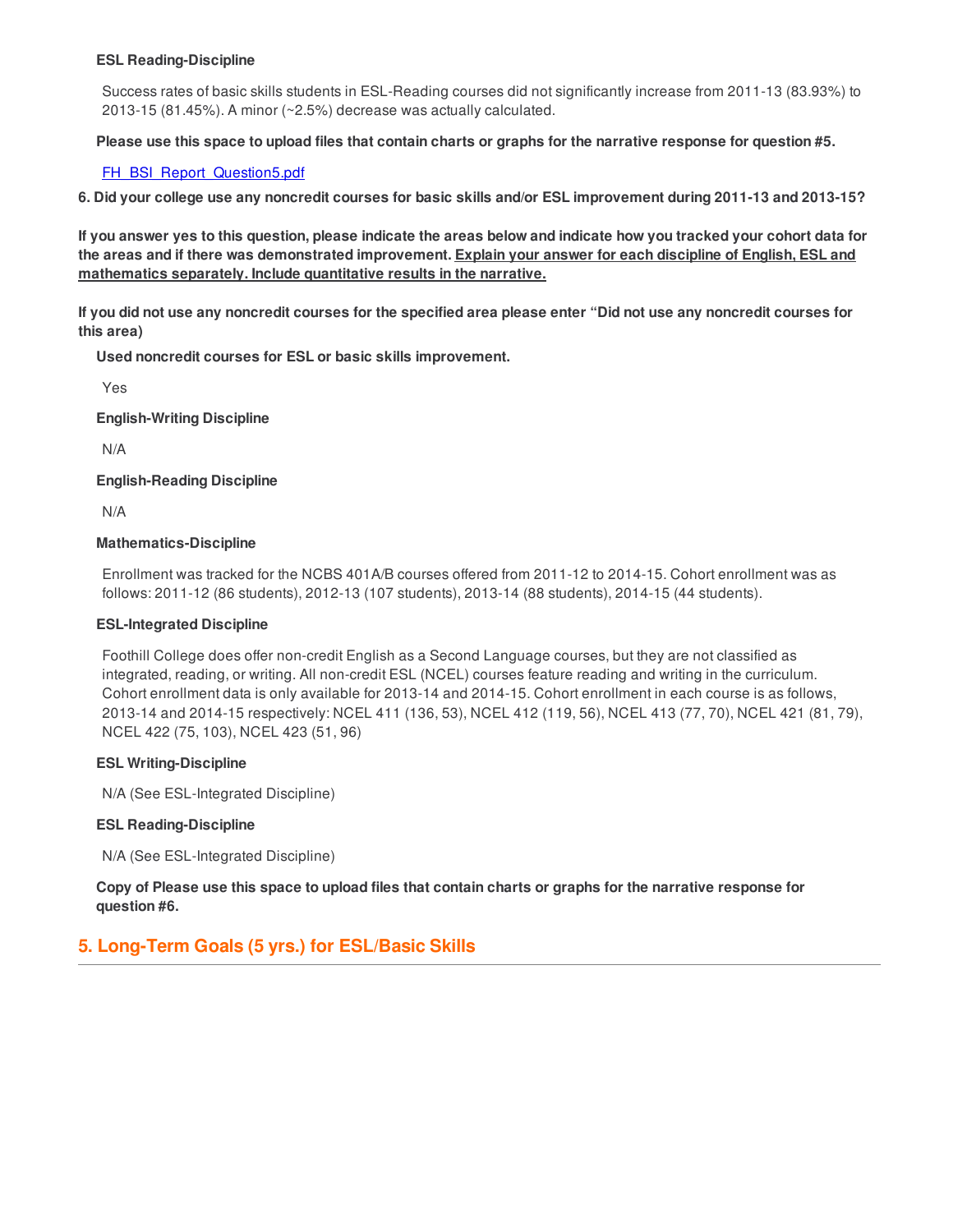#### 7. Identify the 5-year long term goals from 2015-16 through 2019-20 for your college's Basic Skills Program.

Old Goal A: Demonstrate success and acquire ongoing, sustainable institutional funding of a Summer Bridge Program that will support Basic Skills students in Math, English, ESLL and/or Counseling.

Old Goal B: Support the college in providing tutorial services specifically targeted to Basic Skills students, integrating best practices in programming and delivery, and, in a broader scope of planning, the Basic Skills Initiative funding will be used to design and plan a new true teaching and learning center.

Old Goal C: Assist the Language Arts division as they begin their Integrated Reading and Writing (IRW) course in Fall 2014 and review the English as a Second Language (ESL) course sequence to improve success of Basic Skills students.

Old Goal D: Create and support innovative learning communities that strengthen partnerships between instructional divisions and student services.

#### **8. Long Term Goals for 2015-16**

|                            | Goal ID<br>(The goal<br>ID is<br>determined<br>by the<br>college) | Long Term Goal                                                                                                                                                                                                                                                                                                        | 2015-16<br><b>Funds</b><br>Allocated<br>to this<br>Goal |
|----------------------------|-------------------------------------------------------------------|-----------------------------------------------------------------------------------------------------------------------------------------------------------------------------------------------------------------------------------------------------------------------------------------------------------------------|---------------------------------------------------------|
|                            |                                                                   |                                                                                                                                                                                                                                                                                                                       |                                                         |
| Long<br>Term<br>Goal<br>#1 | A                                                                 | Demonstrate success and acquire ongoing, sustainable institutional funding of a<br>Summer Bridge Program that will support Basic Skills students in Math, English,<br>ESLL and/or Counseling.                                                                                                                         | 20000                                                   |
| Long<br>Term<br>Goal<br>#2 | B                                                                 | Support the College in providing tutorial services specifically targeted to Basic<br>Skills students, integrating best practices in programming and delivery, and, in a<br>broader scope of planning, the Basic Skills Initiative funding will be used to design<br>and plan a new true teaching and learning center. | 50000                                                   |
| Long<br>Term<br>Goal<br>#3 | $\mathsf{C}$                                                      | Integrate best practices in planning, programming, and delivery of Basic Skills<br>tutorial services through continued faculty professional development.                                                                                                                                                              | 13000                                                   |
| Long<br>Term<br>Goal<br>#4 | D                                                                 | Make readily available the web-based reading and writing modules, to be used by<br>faculty, embedded tutors, and Basic Skills students.                                                                                                                                                                               | 10000                                                   |
| Long<br>Term<br>Goal<br>#5 | E                                                                 | Review the English as a Second Language (ESL) course sequence and course-<br>level student learning outcomes (CL-SLOs) to improve success of Basic Skills<br>students and better respond to employer expectations.                                                                                                    | 10000                                                   |

#### **Long Term Goal Total**

Long Term Goal #1 Amount : 20000 Long Term Goal #2 Amount : 50000 Long Term Goal #3 Amount : 13000 Long Term Goal #4 Amount : 10000 Long Term Goal #5 Amount : 10000 Total : 103000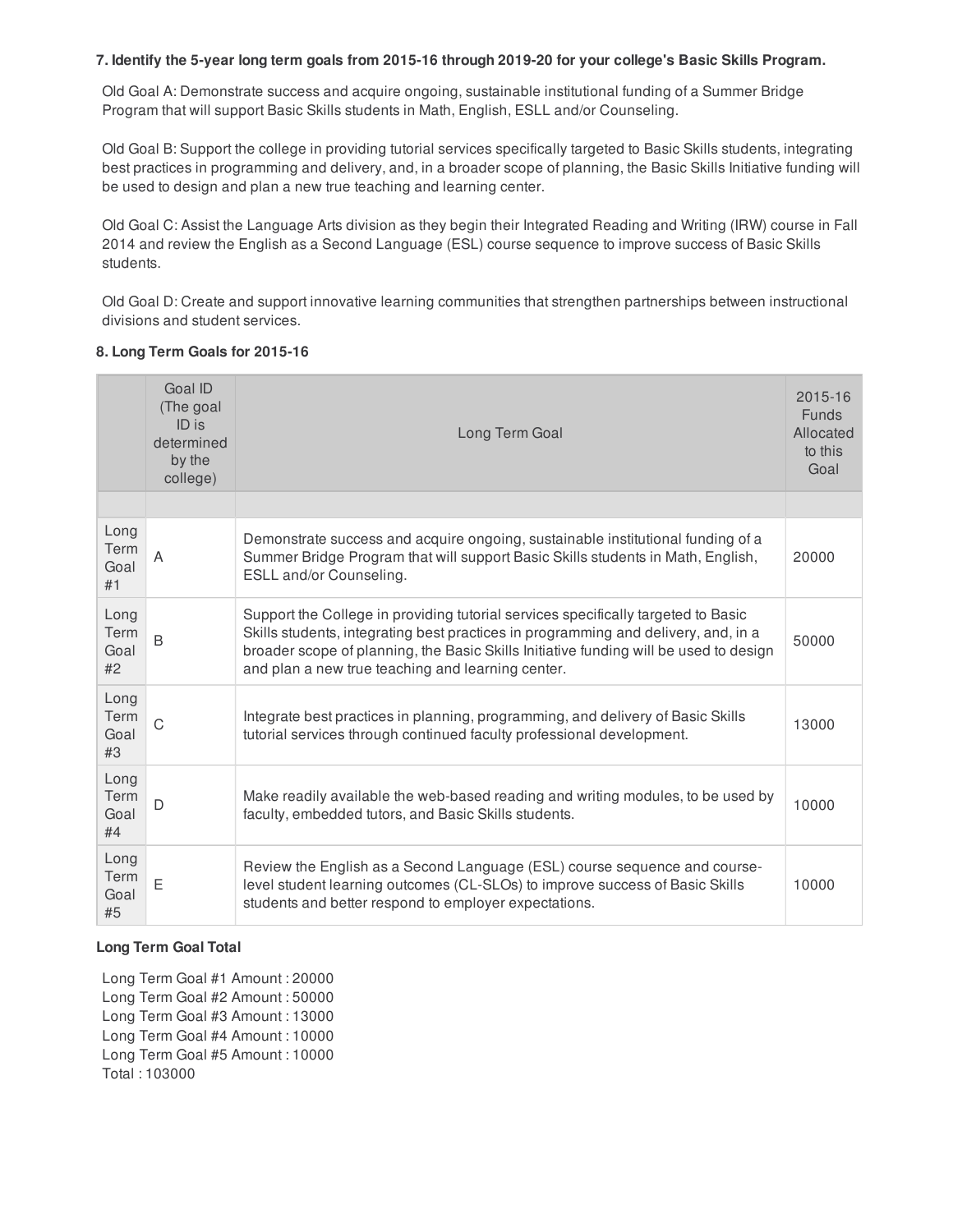#### **9. Please insert the planned expenditure amount for the 2015-16 ESL/Basic Skills Initiative Program by category.**

Program and Curriculum Planning and Development : 15000 Student Assessment : 5000 Advisement and Counseling Services : 5000 Supplemental Instruction and Tutoring : 53000 Coordination & Research : 15000 Professional Development : 10000 Total : 103000

**Comments:** Please note that this is a planned (tentative) expenditure categorization.

## **6. Action Plan Template**

#### **10. Action Plan Activity Grid/Table**

|                | Activity<br>Description<br>Describe the<br>activity that will be<br>undertaken.<br>Provide as much<br>detail as<br>necessary to<br>allow those less<br>familiar with your<br>basic skills efforts<br>to understand the<br>general scope<br>and elements of<br>your activity. | Associated<br>Long-Term<br>Goal ID | <b>Target Date</b><br>for<br>Completion<br>(mm/dd/yyyy) | Responsible<br>Person                                        | Responsible<br>Department | Measurable<br><b>Outcomes</b>                                                     | <b>Funds</b> |
|----------------|------------------------------------------------------------------------------------------------------------------------------------------------------------------------------------------------------------------------------------------------------------------------------|------------------------------------|---------------------------------------------------------|--------------------------------------------------------------|---------------------------|-----------------------------------------------------------------------------------|--------------|
|                |                                                                                                                                                                                                                                                                              |                                    |                                                         |                                                              |                           |                                                                                   |              |
| Activity<br>#1 | Assessment of<br><b>English Summer</b><br><b>Bridge Program</b>                                                                                                                                                                                                              | A                                  | 12/31/2015                                              | Stephanie<br>Tran; Allison<br>Herman                         | Language<br>Arts & TLC    | Enrollment,<br>Course Success,<br>Course<br>Placement                             | 5000         |
| Activity<br>#2 | Expansion of<br>English Summer<br><b>Bridge Program</b>                                                                                                                                                                                                                      | A                                  | 06/30/2016                                              | Stephanie<br>Tran; Allison<br>Herman;<br>Paul Starer         | Language<br>Arts & TLC    | Enrollment,<br>Faculty<br>Involvement                                             | 10000        |
| Activity<br>#3 | <b>Create Working</b><br>Model of Web-<br><b>Based</b><br>Reading/Writing<br>Modules                                                                                                                                                                                         | D                                  | 03/30/2016                                              | Ben<br>Armerding;<br>Nate<br>Maertans;<br>Melissa<br>Jaquish | Language<br>Arts          | <b>Web Traffic</b><br>(Student/Faculty),<br>Course Success,<br><b>Survey Data</b> | 10000        |
| Activity<br>#4 | <b>VESL</b><br>Coursework<br>Development                                                                                                                                                                                                                                     | E                                  | 12/31/2015                                              | Melissa<br>Jaquish                                           | Language<br>Arts          | Enrollment,<br><b>Course Success</b>                                              | 10000        |
| Activity<br>#5 | Faculty<br>Attendance at<br><b>Basic Skills</b><br>Conference(s)                                                                                                                                                                                                             | $\mathsf C$                        | 06/30/2016                                              | Various                                                      | Various                   | Faculty Survey,<br>Course Success,<br>Student<br>Placement                        | 5000         |

11. Do you want to add an additional page to enter more activities? If yes check the Yes button.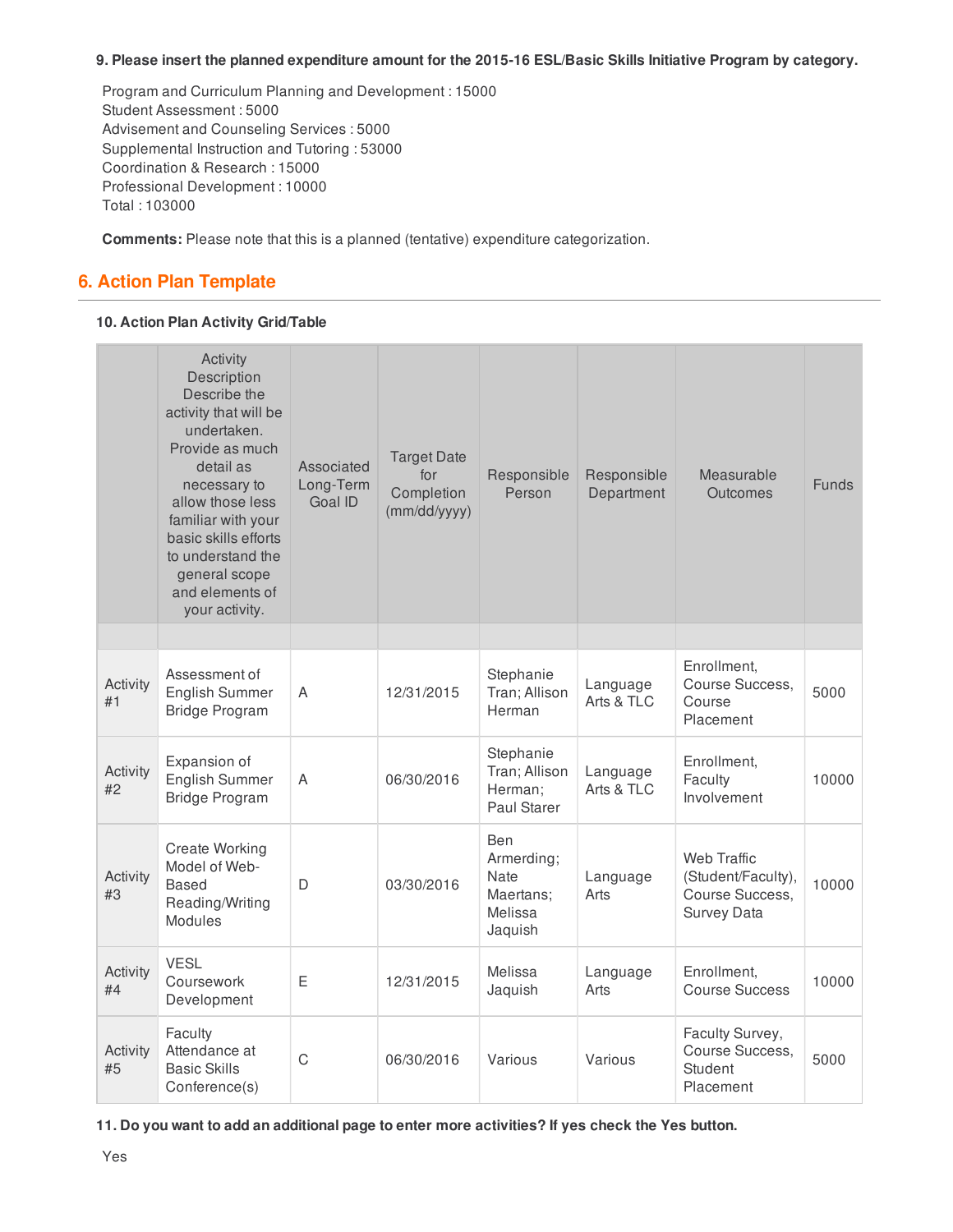#### **12. Action Plan Activity Grid/Table**

|                 | <b>Activity Description</b><br>Describe the activity<br>that will be undertaken.<br>Provide as much detail<br>as necessary to allow<br>those less familiar with<br>your basic skills efforts<br>to understand the<br>general scope and<br>elements of your<br>activity. | Associated<br>Long-Term<br>Goal ID | <b>Target Date</b><br>for<br>Completion<br>(mm/dd/yyyy) | Responsible<br>Person | Responsible<br>Department | Measurable<br>Outcomes                                                                                 | <b>Funds</b> |
|-----------------|-------------------------------------------------------------------------------------------------------------------------------------------------------------------------------------------------------------------------------------------------------------------------|------------------------------------|---------------------------------------------------------|-----------------------|---------------------------|--------------------------------------------------------------------------------------------------------|--------------|
|                 |                                                                                                                                                                                                                                                                         |                                    |                                                         |                       |                           |                                                                                                        |              |
| Activity<br>#6  | <b>On-Site Basic Skills</b><br>Professional<br><b>Development Sessions</b>                                                                                                                                                                                              | C                                  | 06/30/2016                                              | Various               | Various                   | Faculty<br>Survey,<br>Course<br>Success,<br>Student<br>Placement                                       | 5000         |
| Activity<br>#7  | Maintain and Expand<br><b>Embedded Tutoring</b><br>and Supplemental<br>Instruction                                                                                                                                                                                      | B                                  | 06/30/2016                                              | Various               | Various                   | Enrollment,<br>Course<br>Success.<br>Student<br>Survey<br>Data,<br>Student +<br>Faculty<br>Involvement | 25000        |
| Activity<br>#8  | Hire a Non-Credit ESL<br>Instructor                                                                                                                                                                                                                                     | A/B                                | 06/30/2016                                              | <b>Paul Starer</b>    | Language<br>Arts & TLC    | Enrollment,<br>Student<br>Placement,<br>Course<br><b>Success</b>                                       | 25000        |
| Activity<br>#9  | Non-Credit ESL<br><b>Textbook Purchases</b>                                                                                                                                                                                                                             | A/B                                | 06/30/2016                                              | <b>Paul Starer</b>    | Language<br>Arts & TLC    | Enrollment,<br>Course<br><b>Success</b>                                                                | 8000         |
| Activity<br>#10 |                                                                                                                                                                                                                                                                         |                                    |                                                         |                       |                           |                                                                                                        |              |

13. Do you want to add another (second) additional page to enter more activities? If yes check the Yes button.

No

**8. Action Plan Template (Additional Activities)**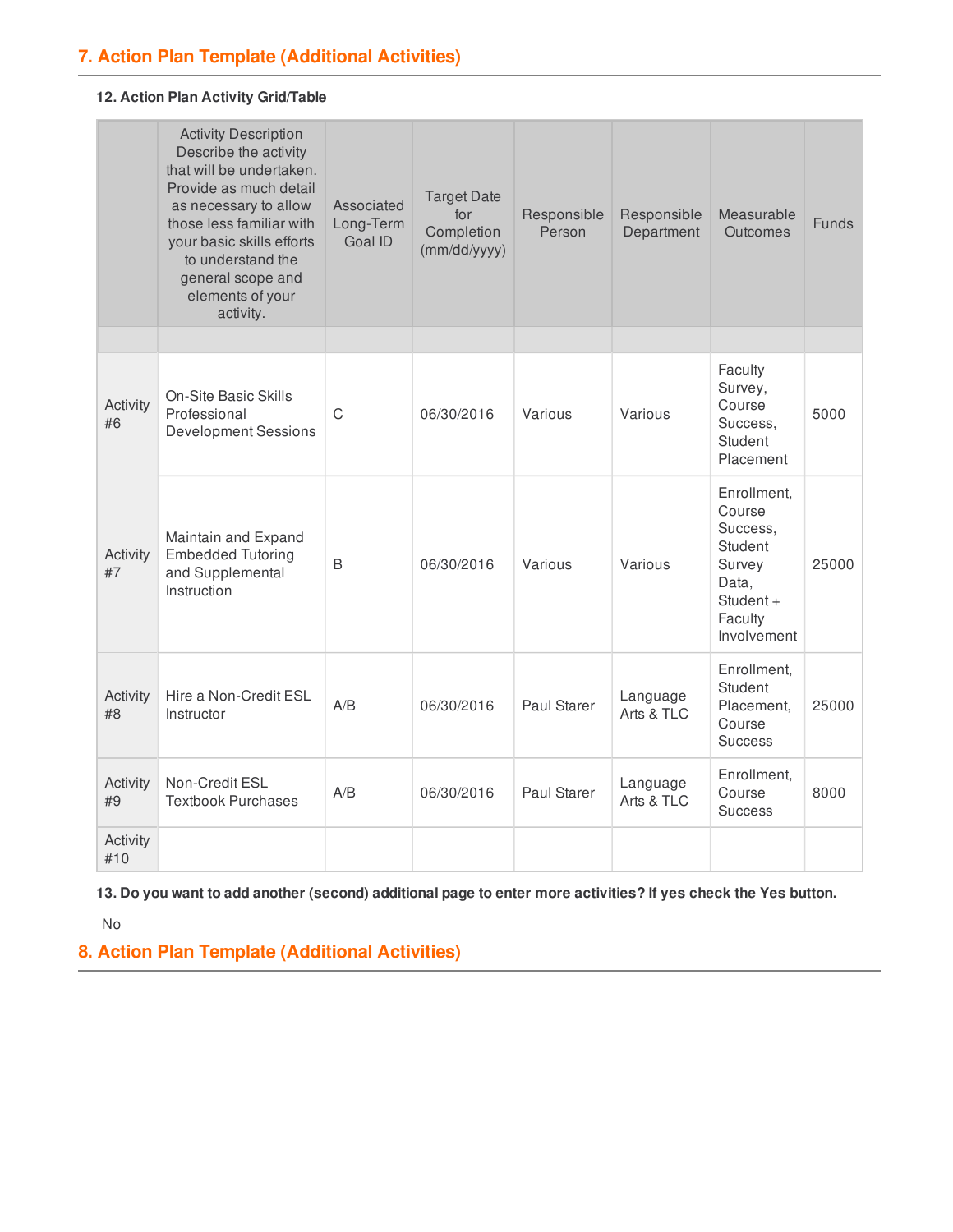#### **14. Action Plan Activity Grid/Table**

|                 | <b>Activity Description</b><br>Describe the activity<br>that will be undertaken.<br>Provide as much detail<br>as necessary to allow<br>those less familiar with<br>your basic skills efforts<br>to understand the<br>general scope and<br>elements of your<br>activity. | Associated<br>Long-Term<br>Goal ID | <b>Target Date</b><br>for<br>Completion<br>(mm/dd/yyyy) | Responsible<br>Person | Responsible<br>Department | Measurable<br>Outcomes | <b>Funds</b> |
|-----------------|-------------------------------------------------------------------------------------------------------------------------------------------------------------------------------------------------------------------------------------------------------------------------|------------------------------------|---------------------------------------------------------|-----------------------|---------------------------|------------------------|--------------|
|                 |                                                                                                                                                                                                                                                                         |                                    |                                                         |                       |                           |                        |              |
| Activity<br>#11 |                                                                                                                                                                                                                                                                         |                                    |                                                         |                       |                           |                        |              |
| Activity<br>#12 |                                                                                                                                                                                                                                                                         |                                    |                                                         |                       |                           |                        |              |
| Activity<br>#13 |                                                                                                                                                                                                                                                                         |                                    |                                                         |                       |                           |                        |              |
| Activity<br>#14 |                                                                                                                                                                                                                                                                         |                                    |                                                         |                       |                           |                        |              |
| Activity<br>#15 |                                                                                                                                                                                                                                                                         |                                    |                                                         |                       |                           |                        |              |

15. Do you want to add another (third) additional page to enter more activities? If yes check the Yes button.

No

## **9. Action Plan Template (Additional Activities)**

#### **16. Action Plan Activity Grid/Table**

|                 | <b>Activity Description</b><br>Describe the activity<br>that will be undertaken.<br>Provide as much detail<br>as necessary to allow<br>those less familiar with<br>your basic skills efforts<br>to understand the<br>general scope and<br>elements of your<br>activity. | Associated<br>Long-Term<br>Goal ID | <b>Target Date</b><br>for<br>Completion<br>(mm/dd/yyyy) | Responsible<br>Person | Responsible<br>Department | Measurable<br><b>Outcomes</b> | <b>Funds</b> |
|-----------------|-------------------------------------------------------------------------------------------------------------------------------------------------------------------------------------------------------------------------------------------------------------------------|------------------------------------|---------------------------------------------------------|-----------------------|---------------------------|-------------------------------|--------------|
|                 |                                                                                                                                                                                                                                                                         |                                    |                                                         |                       |                           |                               |              |
| Activity<br>#16 |                                                                                                                                                                                                                                                                         |                                    |                                                         |                       |                           |                               |              |
| Activity<br>#17 |                                                                                                                                                                                                                                                                         |                                    |                                                         |                       |                           |                               |              |
| Activity<br>#18 |                                                                                                                                                                                                                                                                         |                                    |                                                         |                       |                           |                               |              |
| Activity<br>#19 |                                                                                                                                                                                                                                                                         |                                    |                                                         |                       |                           |                               |              |
| Activity<br>#20 |                                                                                                                                                                                                                                                                         |                                    |                                                         |                       |                           |                               |              |